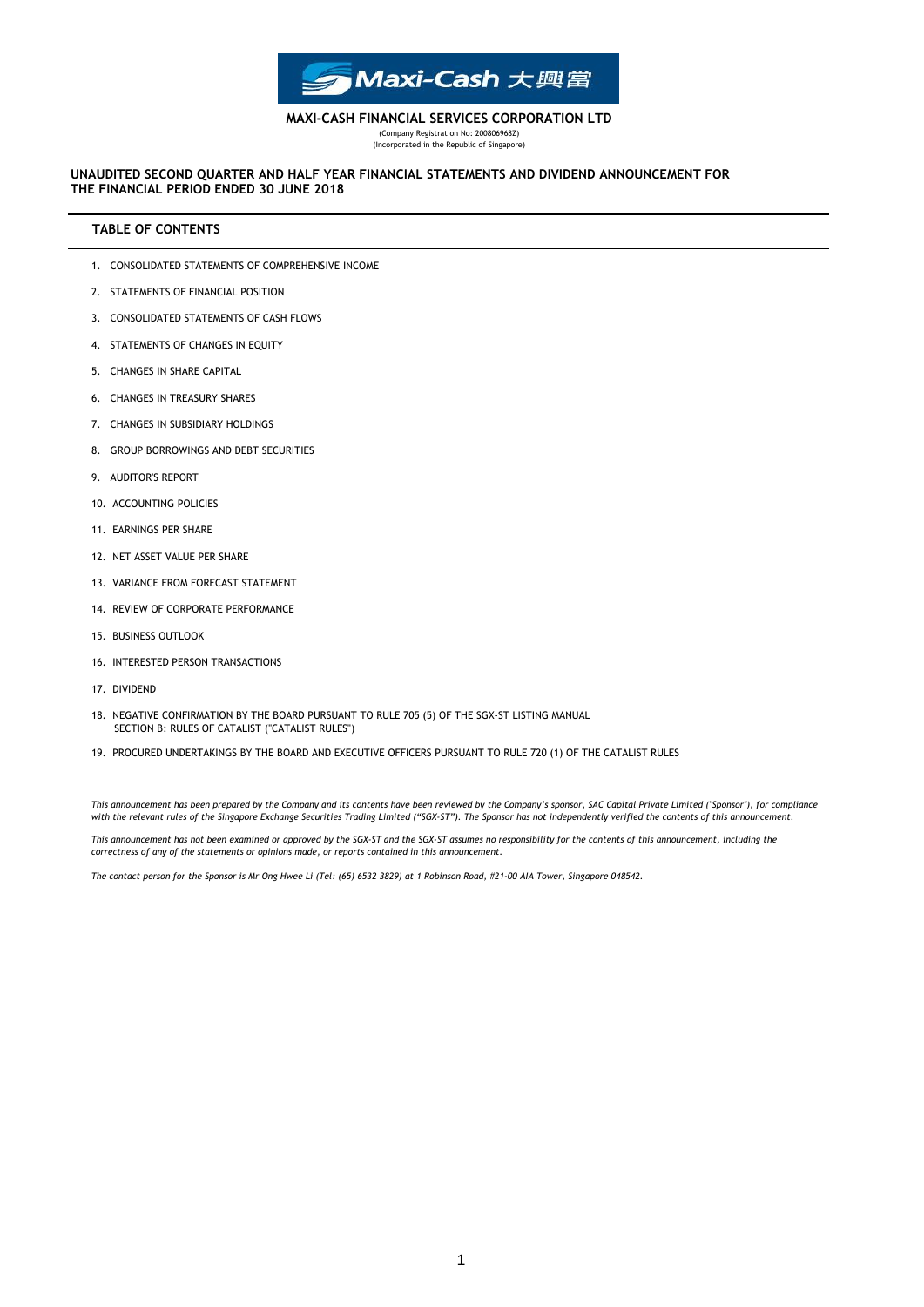# **1. CONSOLIDATED STATEMENTS OF COMPREHENSIVE INCOME**

**1(i) Consolidated Statement of Comprehensive Income For The Financial Period Ended 30 June 2018 ("1H 2018")**

|                                                              | Group     |           |        |
|--------------------------------------------------------------|-----------|-----------|--------|
|                                                              | 1H 2018   | 1H 2017   | Change |
|                                                              | \$'000    | \$'000    | %      |
|                                                              |           |           |        |
| Revenue                                                      | 107,368   | 93,427    | 15%    |
| Material costs                                               | (72, 853) | (66, 350) | 10%    |
| <b>Employee benefits</b>                                     | (9,888)   | (8, 181)  | 21%    |
| Depreciation and amortisation                                | (1,011)   | (737)     | 37%    |
| Finance costs                                                | (5, 238)  | (2,836)   | 85%    |
| Other operating expenses                                     | (13, 402) | (10, 024) | 34%    |
| Interest income                                              | 1,525     | 262       | 482%   |
| Rental income                                                | 157       | 141       | 11%    |
| Other income                                                 | 343       | 304       | 13%    |
| Share of results of joint venture                            | (306)     |           | n.m    |
| Profit before tax                                            | 6,695     | 6,006     | 11%    |
| Taxation                                                     | (1, 343)  | (771)     | 74%    |
| Profit for the period                                        | 5,352     | 5,235     | 2%     |
|                                                              |           |           |        |
| Other comprehensive income                                   |           |           |        |
| Net fair value change of available-for-sale financial assets | (1, 836)  | 82        | n.m.   |
| Foreign currency translation                                 | (1)       |           | n.m.   |
| Other comprehensive income for the period, net of tax        | (1, 837)  | 82        | n.m.   |
|                                                              |           |           |        |
| Total comprehensive income for the period                    | 3,515     | 5,317     | $-34%$ |
|                                                              |           |           |        |
| Profit attributable to:                                      |           |           |        |
| Owners of the Company                                        | 5,295     | 5,190     | 2%     |
| Non-controlling interests                                    | 57        | 45        | 27%    |
|                                                              | 5,352     | 5,235     | 2%     |
| Total comprehensive income attributable to:                  |           |           |        |
| Owners of the Company                                        | 3,458     | 5,272     | $-34%$ |
| Non-controlling interests                                    | 57        | 45        | 27%    |
|                                                              | 3,515     | 5,317     | $-34%$ |
| Earnings per ordinary share (cents)                          |           |           |        |
| -Basic                                                       | 0.53      | 0.71      | $-25%$ |
| -Diluted                                                     | 0.53      | 0.71      | $-25%$ |

*Other information :-*

|                                                          | <b>Group</b>      |                  |                     |
|----------------------------------------------------------|-------------------|------------------|---------------------|
|                                                          | 1H 2018<br>\$'000 | 1H 2017<br>S'000 | <b>Change</b><br>%' |
| Amortisation of prepaid rent                             |                   | 25               | n.m.                |
| Depreciation of plant and equipment                      | 1,011             | 712              | 42%                 |
| Financial losses on items not fully covered by insurance |                   | 27               | $-81%$              |
| Foreign currency exchange loss/(gain), net               | 2,173             | (36)             | n.m.                |
| Loss on disposal of plant and equipment, net             | 117               | 267              | -56%                |

**n.m. - Not meaningful**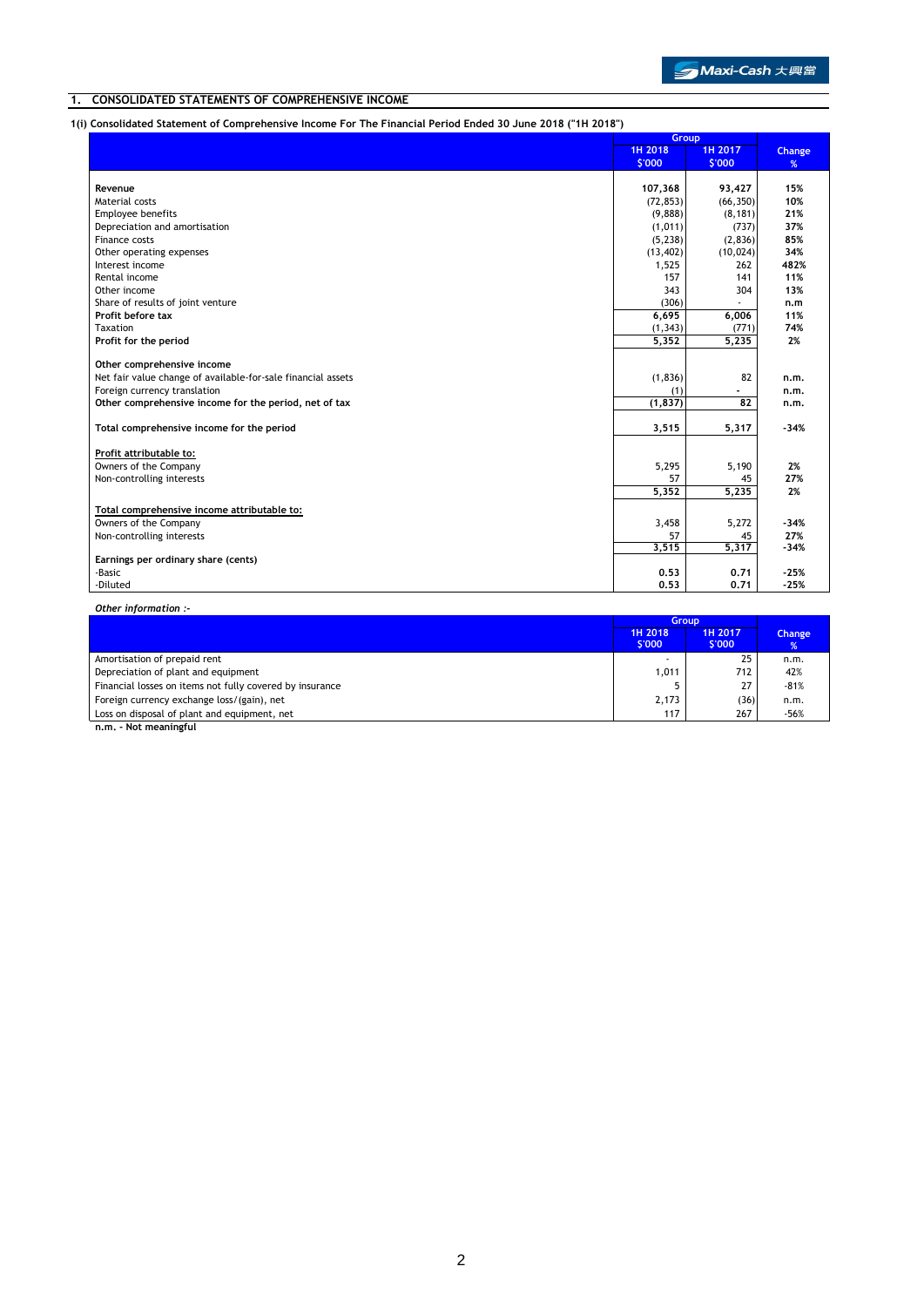## **1. CONSOLIDATED STATEMENTS OF COMPREHENSIVE INCOME (CONTINUED)**

**1(ii) Consolidated Statements of Comprehensive Income For The Financial Period from 1 April 2018 to 30 June 2018 ("2Q 2018")**

|                                                              | .<br>Group         |                     |             |
|--------------------------------------------------------------|--------------------|---------------------|-------------|
|                                                              | 20 2018<br>\$'000  | 20 20 17<br>\$'000  | Change<br>% |
|                                                              |                    |                     |             |
| Revenue                                                      | 54,538             | 49,285              | 11%         |
| Material costs                                               | (37, 257)          | (35, 630)           | 5%          |
| Employee benefits                                            | (5,084)            | (4, 320)            | 18%         |
| Depreciation and amortisation                                | (525)              | (380)               | 38%         |
| Finance costs<br>Other operating expenses                    | (2,734)<br>(5,682) | (1,681)<br>(5, 236) | 63%<br>9%   |
| Interest income                                              | 845                | 262                 | 223%        |
| Rental income                                                | 69                 | 82                  | $-16%$      |
| Other income                                                 | 108                | 145                 | $-26%$      |
| Share of results of joint venture                            | (169)              |                     | n.m         |
| Profit before tax                                            | 4,109              | 2,527               | 63%         |
| Taxation                                                     | (590)              | (270)               | 119%        |
| Profit for the period                                        | 3,519              | 2,257               | 56%         |
| Other comprehensive income                                   |                    |                     |             |
| Net fair value change of available-for-sale financial assets | (986)              | 82                  | n.m.        |
| Other comprehensive income for the period, net of tax        | (986)              | 82                  | n.m.        |
| Total comprehensive income for the period                    | 2,533              | 2,339               | 8%          |
| Profit attributable to:                                      |                    |                     |             |
| Owners of the Company                                        | 3,490              | 2,233               | 56%         |
| Non-controlling interests                                    | 29                 | 24                  | 21%         |
|                                                              | 3,519              | 2,257               | 56%         |
| Total comprehensive income attributable to:                  |                    |                     |             |
| Owners of the Company                                        | 2,504              | 2,315               | 8%          |
| Non-controlling interests                                    | 29                 | 24                  | 21%         |
|                                                              | 2,533              | 2,339               | 8%          |
| n.m. - Not meaningful                                        |                    |                     |             |

**NOTES:**

- 1a Depreciation of fixed assets in pawnshops and retail outlets is computed on a straight-line basis over 3 to 5 years.
	- 1b The Group recognises all inventory, including trade-in stock and sales return stock, at the lower of cost and net realisable value.
	- 1c The increase in material costs in 1H 2018 and 2Q 2018 were generally in line with the increase in revenue from the retail and trading of jewellery and branded merchandise business.
	- 1d Higher employee benefits expenses for 1H 2018 and 2Q 2018 were mainly due to the increase in number of employees and basic salaries with more shops in operation.
	- 1e Higher depreciation and amortisation charges in 1H 2018 and 2Q 2018 were mainly due to the increase in depreciation of property, plant and equipment. 1f - Increase in finance costs for 1H 2018 and 2Q 2018 were mainly due to higher loan and interest accrued for multicurrency medium term notes issued in financial
	- 1g Higher other operating expenses in 1H 2018 and 2Q 2018 were mainly due to higher rental and exhibition expenses, foreign currency exchange loss (mainly year 2017.
	- 1h Interest income for 1H 2018 and 2Q 2018 were mainly from investment securities. unrealised), other professional fee for secured loans and amortisation of multicurrency medium term notes programme establishment and issuance expenses.
	- 1i Increase in rental income for 1H 2018 as compared to 1H 2017 were mainly due to new leases in 1Q 2018, while decrease in rental income for 2Q 2018 as compared to 2Q 2017 was due to the expiration of a lease in March 2018.
	- 1j Increase in other income for 1H 2018 as compared to 1H 2017 were mainly due to government grants received such as the Wage Credit Scheme, while decrease in other income for 2Q 2018 as compared to 2Q 2017 were mainly due to loss on disposal of investment securities.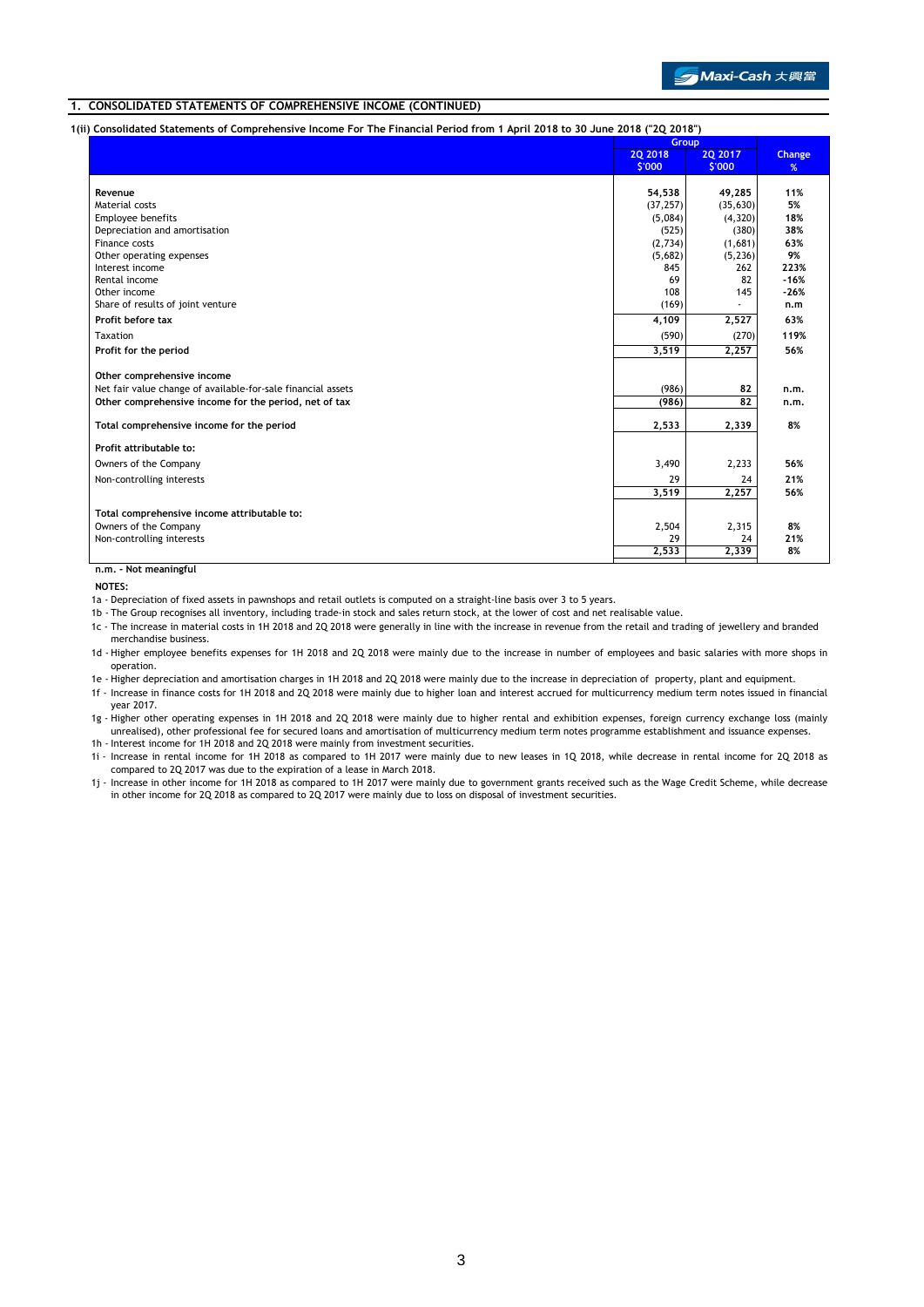# **2. STATEMENTS OF FINANCIAL POSITION**

|                                              | Group            |              |           | <b>Company</b> |
|----------------------------------------------|------------------|--------------|-----------|----------------|
|                                              | $30 - Jun - 18$  | 31-Dec-17    | 30-Jun-18 | 31-Dec-17      |
|                                              | \$'000           | \$'000       | \$'000    | \$'000         |
|                                              |                  |              |           |                |
| <b>NON-CURRENT ASSETS</b>                    |                  |              |           |                |
| Property, plant and equipment                | 22,975           | 16,191       | 177       | 178            |
| Trade and other receivables                  | 61,856           | 45,891       |           | 16             |
| Investment in subsidiaries                   |                  |              | 47,928    | 46,100         |
| Investment in joint venture                  | ÷.               | 282          | 500       | 500            |
| Deferred tax assets                          | 691              | 295          | 163       | 110            |
|                                              | 85,522           | 62,659       | 48,768    | 46,904         |
| <b>CURRENT ASSETS</b>                        |                  |              |           |                |
| Inventories                                  | 54,836           | 51,807       |           |                |
| Trade and other receivables                  | 267,371          | 273,361      | 28        | 12             |
| Prepayments                                  | 1,473            | 2,325        | 555       | 699            |
| Due from subsidiaries (non-trade)            |                  |              | 158,510   | 142,568        |
| Due from a related company (non-trade)       | $\mathbf{1}$     |              |           |                |
| Due from joint venture (non-trade)           | 3,190            | 2,590        | 3,215     | 2,590          |
| Investment securities                        | 65,358           | 36,105       |           |                |
| Cash and bank balances                       | 12,507           | 17,694       | 960       | 740            |
|                                              | 404,736          | 383,882      | 163,268   | 146,609        |
| <b>TOTAL ASSETS</b>                          | 490,258          | 446,541      | 212,036   | 193,513        |
| <b>CURRENT LIABILITIES</b>                   |                  |              |           |                |
| Trade and other payables                     | 14,016           | 6,769        | 9,727     | 2,997          |
| Due to a related company (non-trade)         | 705              | 42           |           | 42             |
| Provision for taxation                       | 2,287            | 1,843        | ٠         |                |
| Interest-bearing loans                       | 251,446          | 230,375      |           |                |
|                                              | 268,454          | 239,029      | 9,727     | 3,039          |
| Net current assets                           | 136,282          | 144,853      | 153,541   | 143,570        |
|                                              |                  |              |           |                |
| NON-CURRENT LIABILITIES                      |                  |              |           |                |
| Other payables                               | 399              | 239          | 45        | 74             |
| Interest-bearing loans                       | 12,850           | 7,624        |           |                |
| Term notes                                   | 70,000           | 70,000       | 70,000    | 70,000         |
| Deferred tax liabilities                     | 380              | 307          | $\sim$    |                |
|                                              | 83,629           | 78,170       | 70,045    | 70,074         |
| <b>TOTAL LIABILITIES</b>                     | 352,083          | 317,199      | 79,772    | 73,113         |
| <b>Net assets</b>                            | 138,175          | 129,342      | 132,264   | 120,400        |
| EQUITY ATTRIBUTABLE TO OWNERS OF THE COMPANY |                  |              |           |                |
|                                              | 132,169          |              |           |                |
| Share capital                                |                  | 118,367      | 132,169   | 118,367        |
| Treasury shares<br>Other reserves            | (165)<br>(3,032) | (165)<br>305 | (165)     | (165)          |
| Revenue reserves                             | 8,229            | 9,918        | 260       | 2,198          |
|                                              | 137,201          | 128,425      | 132,264   | 120,400        |
| Non-controlling interests                    | 974              | 917          |           |                |
| <b>Total equity</b>                          | 138,175          | 129,342      | 132,264   | 120,400        |
|                                              |                  |              |           |                |
| Net asset value per ordinary share (cents)   | 13.75            | 14.10        | 13.26     | 13.22          |
|                                              |                  |              |           |                |

### **2a. - Review of Financial Position**

The equity attributable to owners of the Company was \$137.2 million as at 30 June 2018 as compared to \$128.4 million as at 31 December 2017. The increase was mainly attributable to the increase in share capital. The increase in share capital was due to issuance of 87,125,632 new ordinary shares pursuant to the Rights Issue in January 2018. The decrease in other reserves were mainly due to capital reserve from purchase of a new subsidiary and net loss in fair value change of availablefor-sale financial assets.

The Group's total assets of \$490.3 million as at 30 June 2018 was \$43.7 million higher than that as at 31 December 2017 mainly due to the increase in investment securities, property, plant and equipment, trade and other receivables (non-current), inventories and amount due from joint venture (non-trade), partially offset by the decrease in cash and bank balances, trade and other receivables (current) and prepayments. The increase in property, plant and equipment was mainly due to the acquisition of leasehold property. The investment securities were pertaining to the bonds acquired by the Group. The decrease in current trade and other receivables was mainly due to the scheduled repayment received from secured loan.

The Group's total liabilities of \$352.1 million as at 30 June 2018 was \$34.9 million higher than that as at 31 December 2017. This was mainly due to the increase in interest-bearing loans and trade and other payables.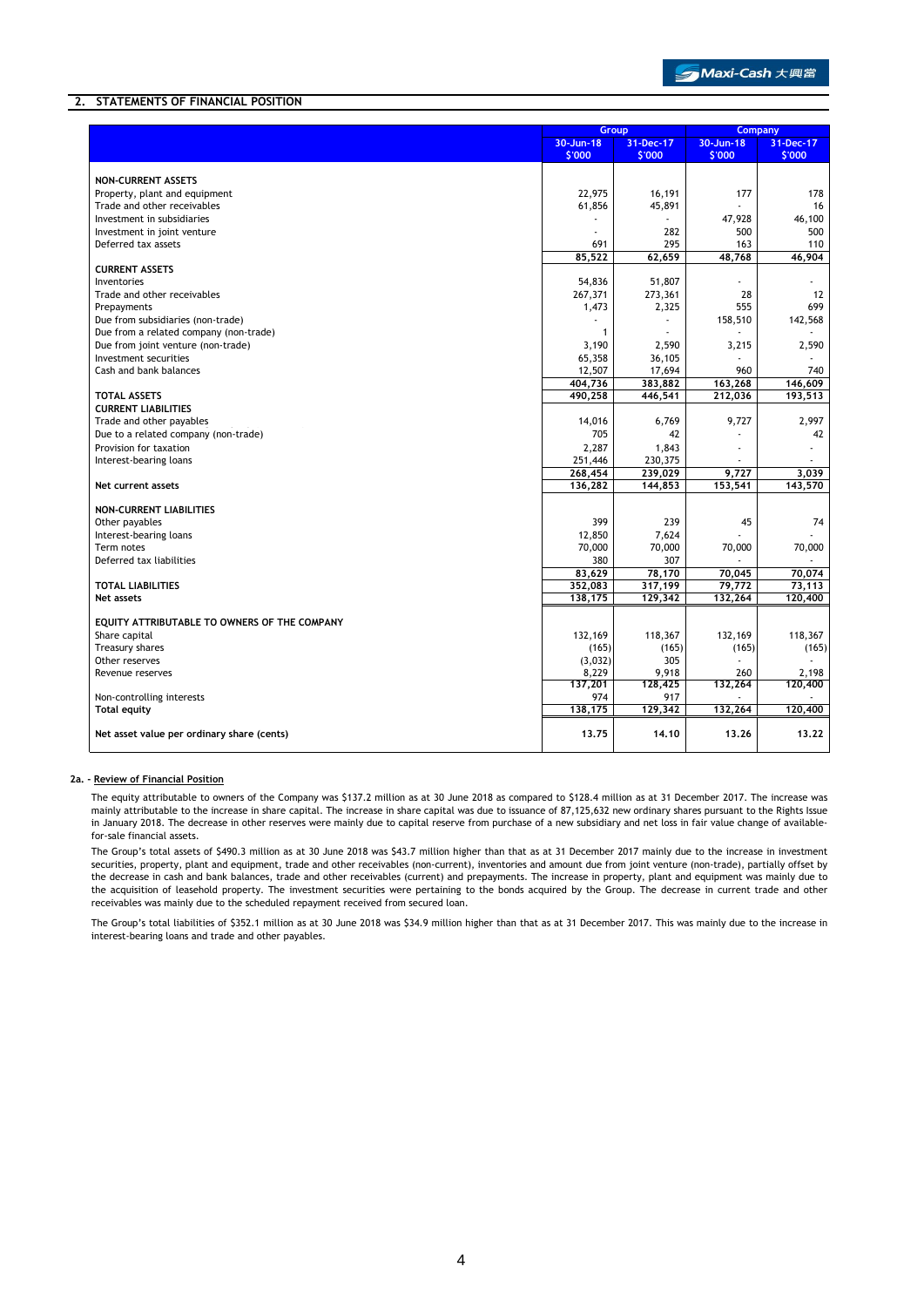# **3. CONSOLIDATED STATEMENTS OF CASH FLOWS**

|                                                                                                                                    |                          | Group                    |                          |                   |  |
|------------------------------------------------------------------------------------------------------------------------------------|--------------------------|--------------------------|--------------------------|-------------------|--|
|                                                                                                                                    | <b>2Q 2018</b><br>\$'000 | <b>2Q 2017</b><br>\$'000 | 1H 2018<br>\$'000        | 1H 2017<br>\$'000 |  |
| <b>OPERATING ACTIVITIES</b>                                                                                                        |                          |                          |                          |                   |  |
| Profit before tax                                                                                                                  | 4,109                    | 2,527                    | 6,695                    | 6,006             |  |
| Adjustments for:                                                                                                                   |                          |                          |                          |                   |  |
| Write back for doubtful receivables                                                                                                | (26)                     |                          | (26)                     |                   |  |
| Depreciation of property, plant and equipment                                                                                      | 525                      | 368                      | 1,011                    | 712               |  |
| Write-down of inventories                                                                                                          |                          | 1                        |                          | 2                 |  |
| Interest expense                                                                                                                   | 2,668                    | 1,681                    | 5,114                    | 2,836             |  |
| Interest income                                                                                                                    |                          | (262)                    |                          | (262)             |  |
| Interest income from investment securities<br>Amortisation of prepaid commitment fee                                               | (845)<br>79              | 39                       | (1, 525)<br>150          | 39                |  |
| Amortisation of premium on term notes                                                                                              | (14)                     |                          | (27)                     |                   |  |
| Financial losses on items not fully covered by insurance                                                                           |                          | 20                       | 5                        | 27                |  |
| Gain on disposal of property, plant and equipment                                                                                  | 116                      | 244                      | 117                      | 267               |  |
| Loss/(Gain) on disposal of investment securities                                                                                   | 12                       | (70)                     | 7                        | (70)              |  |
| Amortisation of prepaid rent                                                                                                       |                          | 12                       |                          | 25                |  |
| Unrealised foreign exchange differences                                                                                            | (65)<br>145              | 125                      | 2,008<br>282             | 125               |  |
| Share of results of joint venture<br>Operating profit before changes in working capital                                            | 6,704                    | 4,685                    | 13,811                   | 9,707             |  |
|                                                                                                                                    |                          |                          |                          |                   |  |
| (Increase)/decrease in:                                                                                                            |                          |                          |                          |                   |  |
| Inventories                                                                                                                        | (1, 530)                 | (1, 556)                 | (2,977)                  | (2,652)           |  |
| Trade and other receivables                                                                                                        | (14, 833)                | (15, 541)                | (10, 988)                | (18, 712)         |  |
| Prepayments<br>Due from a related company (trade)                                                                                  | 161<br>45                | 318                      | 832                      | (1,400)<br>97     |  |
| Increase/(decrease) in:                                                                                                            |                          |                          | (1)                      |                   |  |
| Trade and other payables                                                                                                           | (1,028)                  | 596                      | 143                      | 618               |  |
| Cash flows (used in)/generated from operations                                                                                     | (10, 481)                | (11, 498)                | 820                      | (12, 342)         |  |
|                                                                                                                                    |                          |                          |                          |                   |  |
| Interest paid<br>Interest received                                                                                                 | (2,668)<br>23            | (1,681)                  | (5, 114)<br>34           | (2,836)           |  |
| Income taxes paid                                                                                                                  | (712)                    | (702)                    | (845)                    | (740)             |  |
| Net cash flows used in operating activities                                                                                        | (13, 838)                | (13, 881)                | (5, 105)                 | (15, 918)         |  |
|                                                                                                                                    |                          |                          |                          |                   |  |
| <b>INVESTING ACTIVITIES</b><br>Purchase of property, plant and equipment                                                           | (756)                    | (5,048)                  | (7, 882)                 | (5,737)           |  |
| Interest received                                                                                                                  | 822                      | 20                       | 1,491                    | 20                |  |
| Investment in subsidiary                                                                                                           | (1,610)                  |                          | (1,610)                  |                   |  |
| Purchase of investment securities                                                                                                  | (10, 168)                | (55, 549)                | (42, 330)                | (55, 549)         |  |
| Proceeds from disposal of plant and equipment                                                                                      | 14                       |                          | 14                       |                   |  |
| Due from a related company (non-trade)                                                                                             | 2,618                    |                          | 2,618                    |                   |  |
| Due from a joint venture (non-trade)<br>Proceeds from disposal of investment securities                                            | (2, 915)<br>1,986        | 18,564                   | (3, 190)<br>10,981       | 18,564            |  |
| Net cash flows used in investing activities                                                                                        | (10,009)                 | (42, 013)                | (39, 908)                | (42, 702)         |  |
|                                                                                                                                    |                          |                          |                          |                   |  |
| <b>FINANCING ACTIVITIES</b>                                                                                                        |                          |                          |                          |                   |  |
| Proceeds from issuance of term notes<br>Proceeds from short-term bank borrowings, net                                              | 10,425                   | 50,000<br>6,862          | 20,826                   | 50,000<br>31,475  |  |
| Proceeds from term loans                                                                                                           |                          | 2,785                    | 5,678                    | 2,785             |  |
| Repayment of term loans                                                                                                            | (144)                    |                          | (207)                    |                   |  |
| Repayment of advances from immediate holding company (non-trade), net                                                              |                          |                          |                          | (11)              |  |
| Term notes commitment fee paid                                                                                                     | $\overline{\phantom{a}}$ | (631)                    | $\overline{\phantom{a}}$ | (631)             |  |
| Repayment of advances from related companies (non-trade), net                                                                      | (172)                    | (1,720)                  | (214)                    | (24, 570)         |  |
| Proceeds from rights issue, net                                                                                                    |                          |                          | 13,802                   |                   |  |
| Dividends paid on ordinary shares<br>Net cash flows generated from financing activities                                            | 10,109                   | (766)<br>56,530          | 39,885                   | (766)<br>58,282   |  |
|                                                                                                                                    |                          |                          |                          |                   |  |
| Net increase/(decrease) in cash and cash equivalents                                                                               | (13, 738)                | 636                      | (5, 128)                 | (338)             |  |
| Effect of exchange rate changes on cash and cash equivalents                                                                       | (59)                     |                          | (59)                     |                   |  |
| Cash and cash equivalents at the beginning of the financial period<br>Cash and cash equivalents at the end of the financial period | 26,304<br>12,507         | 9,568<br>10,204          | 17,694                   | 10,542<br>10,204  |  |
|                                                                                                                                    |                          |                          | 12,507                   |                   |  |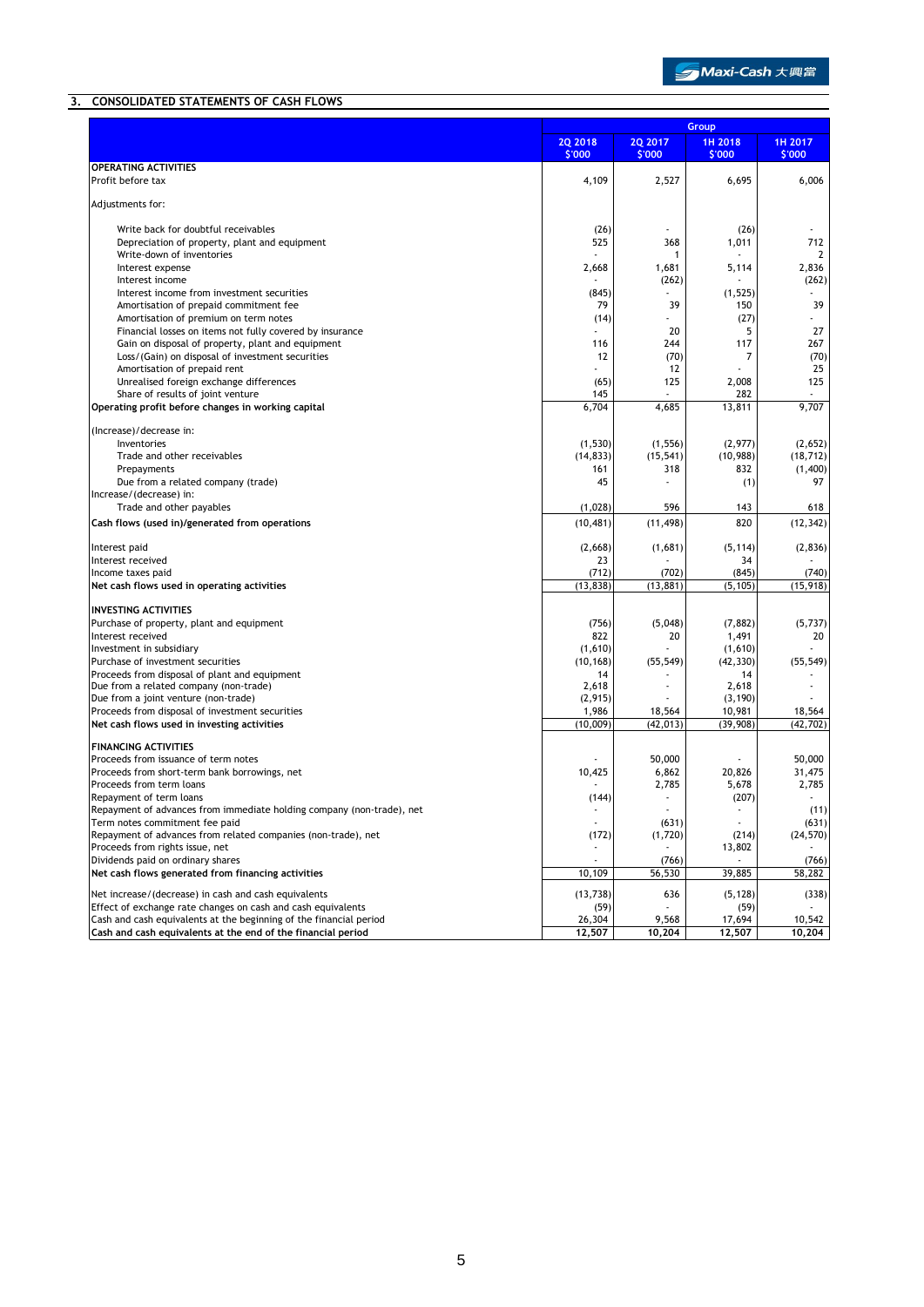### **3. CONSOLIDATED STATEMENT OF CASH FLOWS (CONTINUED)**

### Cash and cash equivalents

Cash and cash equivalents included in the consolidated cash flow statements comprise the following amounts:-

|                           | 1H 2018                  | <b>1H 2017</b> |
|---------------------------|--------------------------|----------------|
|                           | \$'000                   | 6'000          |
| Cash at banks and on hand | 12,507                   | 10,204         |
| Cash and cash equivalents | $\overline{1}$<br>12.507 | 10,204         |

#### **3a. - Cashflow Analysis**

#### **2Q 2018**

Net cash used in operating activities for 2Q 2018 was \$13.8 million as compared to \$13.9 million for 2Q 2017. This was due to the increase in trade and other receivables, inventories, interest paid and decrease in trade and other payables, partially offset by decrease in prepayments and amount due from a related company (trade).

Net cash used in investing activities was \$10.0 million in 2Q 2018 as compared to \$42.0 million in 2Q 2017. The lower net cash used in investing activities in 2Q 2018 was mainly due to purchase of investment securities, investment in subsidiary, amount due from a joint venture (non-trade), purchase of property, plant and equipment, partially offset by the proceeds from disposal of investment securities, amount due from a related company ( non-trade) and interest received.

Net cash generated from financing activities was \$10.1 million in 2Q 2018 as compared to \$56.5 million in 2Q 2017. The lower net cash generated from financing activities was mainly due to short-term bank borrowings (net), partially offset by repayment of term loans (net) and repayment of advances from related company (non-trade).

#### **1H 2018**

Net cash used in operating activities for 1H 2018 was \$5.1 million compared to \$15.9 million for 1H 2017. This was due to the increase in operating profit for the financial period, coupled with decrease in prepayments, but partially offset by increase in inventories, trade and other receivables and interest paid.

Net cash used in investing activities was \$39.9 million in 1H 2018 as compared to \$42.7 million in 1H 2017. The lower net cash used in investing activities in 1H 2018 was mainly due to purchase of investment securities, investment in a subsidiary, acquisition of a leasehold property and amount due from a joint venture company, partially offset by proceeds from disposal of investment securities, amount due from a related company(non-trade) and interest received.

Net cash generated from financing activities was \$39.9 million in 1H 2018 as compared to \$58.3 million in 1H 2017. The lower net cash generated from financing activities was mainly due to proceeds from short-term bank borrowings (net), proceeds from rights issue and proceeds from term loan.

As a result of the above, cash and cash equivalents was \$12.5 million as at 30 June 2018.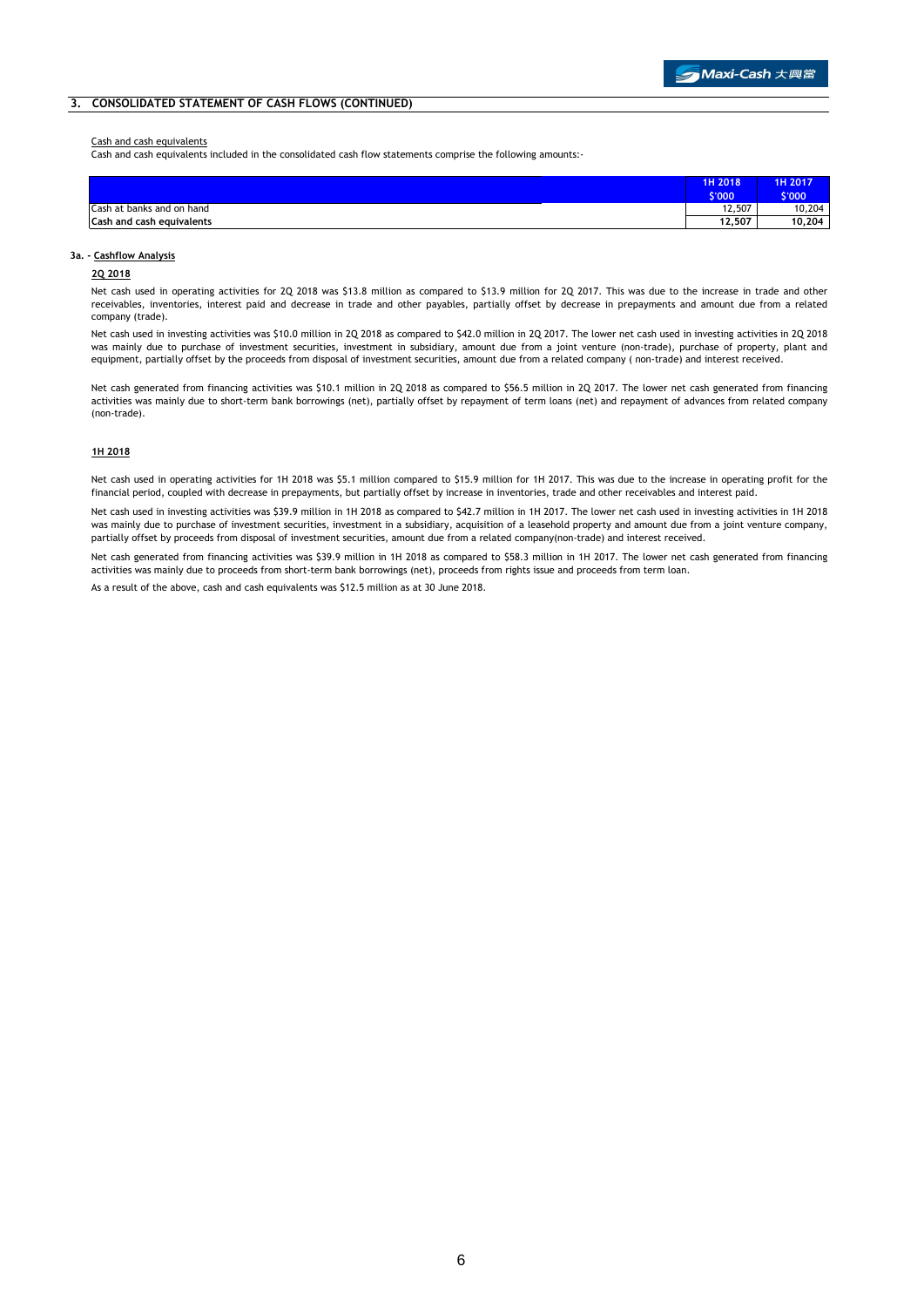# **4. STATEMENTS OF CHANGES IN EQUITY**

|                                                                                                                            | <b>Attributable to owners of the Company</b> |                                     |                                           | Non-                                        |                                           |                        |
|----------------------------------------------------------------------------------------------------------------------------|----------------------------------------------|-------------------------------------|-------------------------------------------|---------------------------------------------|-------------------------------------------|------------------------|
|                                                                                                                            | <b>Share</b><br>capital<br>\$'000            | <b>Treasury</b><br>shares<br>\$'000 | <b>Other</b><br><b>reserves</b><br>\$'000 | <b>Revenue</b><br><b>reserves</b><br>\$'000 | controlling<br><b>interests</b><br>\$'000 | <b>Total</b><br>\$'000 |
| Group                                                                                                                      |                                              |                                     |                                           |                                             |                                           |                        |
| Balance as at 1 January 2018                                                                                               | 118,367                                      | (165)                               | 305                                       | 9,918                                       | 917                                       | 129,342                |
| Total comprehensive income for the period                                                                                  |                                              |                                     |                                           | 5,295                                       | 57                                        | 5,352                  |
| Ordinary shares issued under rights issue                                                                                  | 13,940                                       |                                     |                                           |                                             |                                           | 13,940                 |
| Net fair value change of available-for-sale financial assets                                                               |                                              |                                     | (1, 836)                                  |                                             |                                           | (1, 836)               |
| Capital reserve from acquisition of a subsidiary                                                                           |                                              | ۰                                   | (1, 501)                                  |                                             |                                           | (1, 501)               |
| Dividends on ordinary shares-Cash                                                                                          |                                              |                                     |                                           | (1, 867)                                    |                                           | (1, 867)               |
| Dividends on ordinary shares-Scrip                                                                                         |                                              |                                     |                                           | (5, 117)                                    |                                           | (5, 117)               |
| Share issuance expenses                                                                                                    | (138)                                        |                                     |                                           |                                             |                                           | (138)                  |
| Balance as at 30 June 2018                                                                                                 | 132.169                                      | (165)                               | (3,032)                                   | 8.229                                       | 974                                       | 138,175                |
|                                                                                                                            |                                              |                                     |                                           |                                             |                                           |                        |
| Balance as at 1 January 2017                                                                                               | 87,439                                       |                                     |                                           | 8,373                                       | 810                                       | 96,622                 |
| Total comprehensive income for the period<br>Dividends on ordinary shares - Cash                                           |                                              |                                     |                                           | 5,190                                       | 45                                        | 5,235                  |
|                                                                                                                            |                                              |                                     |                                           | (767)                                       |                                           | (767)                  |
| Dividends on ordinary shares - Scrip                                                                                       |                                              |                                     |                                           | (6, 509)                                    |                                           | (6, 509)               |
| Ordinary shares issued under scrip dividend scheme<br>Net gain on fair value change of available-for-sale financial assets | 6,509                                        | ×.<br>82                            |                                           |                                             |                                           | 6,509                  |
| Balance as at 30 June 2017                                                                                                 | 93,948                                       | 82                                  | ٠                                         | 6,287                                       | 855                                       | 82<br>101,172          |
|                                                                                                                            |                                              |                                     |                                           |                                             |                                           |                        |
| Company                                                                                                                    |                                              |                                     |                                           |                                             |                                           |                        |
| Balance as at 1 January 2018                                                                                               | 118,367                                      | (165)                               |                                           | 2,198                                       |                                           | 120,400                |
| Total comprehensive income for the period                                                                                  |                                              |                                     |                                           | 5,046                                       |                                           | 5.046                  |
| Ordinary shares issued under rights issue                                                                                  | 13,940                                       |                                     |                                           |                                             |                                           | 13,940                 |
| Share issuance expenses                                                                                                    | (138)                                        |                                     |                                           |                                             |                                           | (138)                  |
| Dividends on ordinary shares-Cash                                                                                          |                                              | ۰                                   |                                           | (1, 867)                                    |                                           | (1, 867)               |
| Dividends on ordinary shares-Scrip                                                                                         |                                              |                                     |                                           | (5, 117)                                    |                                           | (5, 117)               |
| Balance as at 30 June 2018                                                                                                 | 132,169                                      | (165)                               |                                           | 260                                         |                                           | 132,264                |
|                                                                                                                            |                                              |                                     |                                           |                                             |                                           |                        |
| Balance as at 1 January 2017                                                                                               | 87,439                                       |                                     |                                           | 923                                         |                                           | 88,362                 |
| Total comprehensive income for the period                                                                                  |                                              |                                     |                                           | 6,622                                       |                                           | 6,622                  |
| Dividends on ordinary shares - Cash                                                                                        |                                              |                                     |                                           | (767)                                       |                                           | (767)                  |
| Dividends on ordinary shares - Scrip                                                                                       |                                              |                                     |                                           | (6, 509)                                    |                                           | (6, 509)               |
| Ordinary shares issued under scrip dividend scheme                                                                         | 6,509                                        |                                     |                                           |                                             |                                           | 6,509                  |
| Balance as at 30 June 2017                                                                                                 | 93.948                                       | ÷                                   |                                           | 269                                         | ä,                                        | 94,217                 |

# **5. CHANGES IN SHARE CAPITAL**

|                                                    | No. of ordinary shares<br>(excluding treasury shares) | Issued and fully paid-up share<br>capital |
|----------------------------------------------------|-------------------------------------------------------|-------------------------------------------|
|                                                    | '000'                                                 | \$'000                                    |
| Balance as at 31 December 2017                     | 910,576                                               | 118,367                                   |
| Ordinary shares issued under rights issue (Note 1) | 87.126                                                | 13,802                                    |
| Balance as at 31 March and 30 June 2018            | 997.702                                               | 132,169                                   |

Note 1 - On 12 January 2018, the Company issued 87,125,632 new shares at an issue price of \$0.160 for each rights share, on the basis of one (1) rights share for every ten (10) existing ordinary shares in the capital of the Company.

The Company has no outstanding convertibles or subsidiary holdings as at 30 June 2018 and 30 June 2017.

# **6. CHANGES IN TREASURY SHARES**

|                                                             | 2018<br>(000) | As at 30 June As at 30 June<br>2017<br>(000) |
|-------------------------------------------------------------|---------------|----------------------------------------------|
| Total number of treasury shares                             | 1,000         |                                              |
| Total number of ordinary shares (excluding treasury shares) | 997.702       | 765.597                                      |
| % of treasury shares over total number of ordinary shares   | 0.10%         |                                              |

There were no sales, transfers, cancellation and /or use of treasury shares during and as at the end of the current financial period reported on.

# **7. CHANGES IN SUBSIDIARY HOLDINGS**

Not applicable. The Company does not have any subsidiary holdings.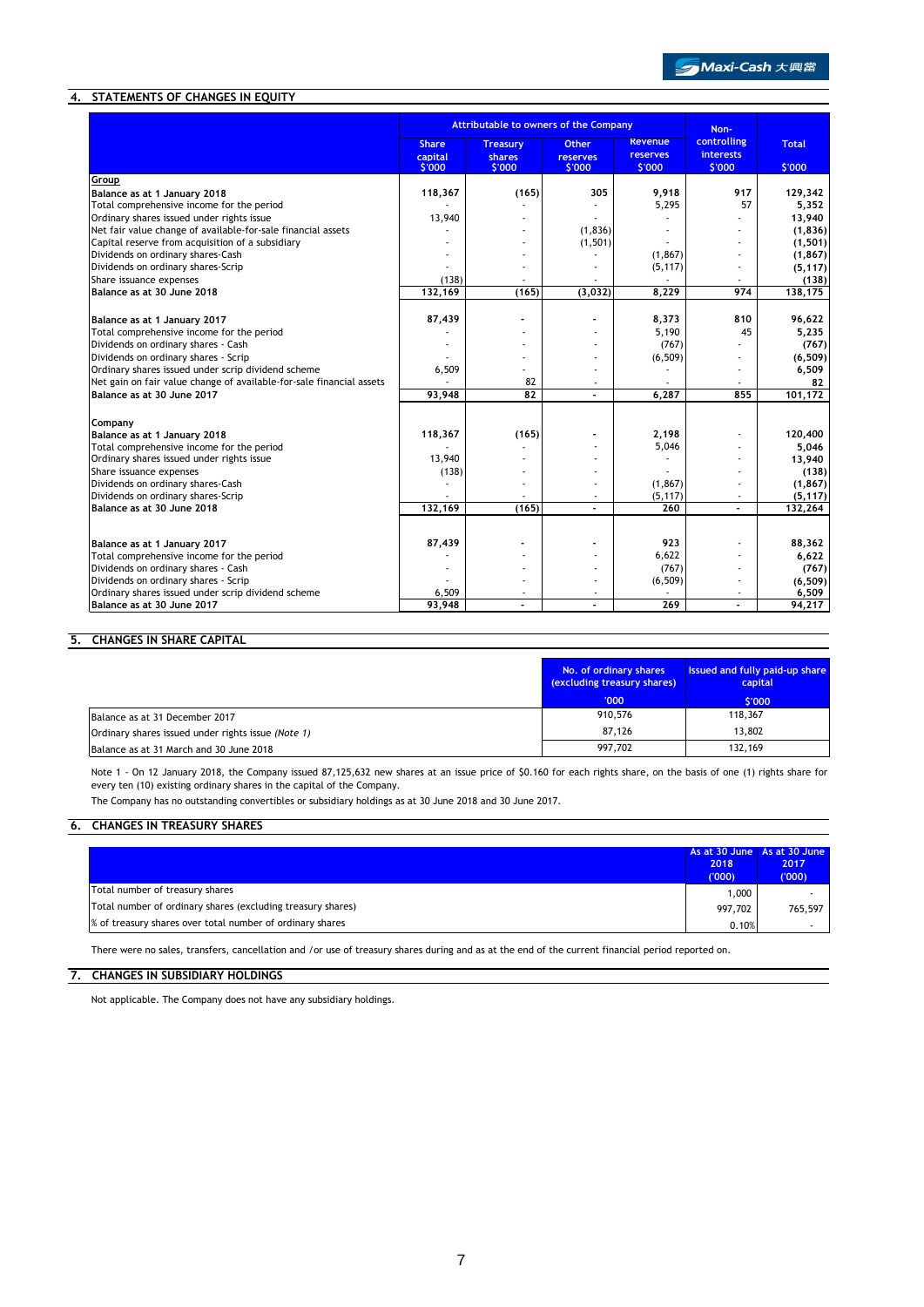### **8. GROUP BORROWINGS AND DEBT SECURITIES**

| Amount repayable in one year or less, or on demand |                     |                          |                            |  |
|----------------------------------------------------|---------------------|--------------------------|----------------------------|--|
|                                                    | As at 30-Jun-18     | As at 31-Dec-17          |                            |  |
| <b>Secured</b><br>\$'000                           | Unsecured<br>\$'000 | <b>Secured</b><br>\$'000 | <b>Unsecured</b><br>\$'000 |  |
| 251,446                                            | ۰                   | 230,375                  |                            |  |

#### **Amount repayable after one year**

|                        | As at 30-Jun-18         | As at 31-Dec-17                |                            |
|------------------------|-------------------------|--------------------------------|----------------------------|
| <b>Secured</b><br>:000 | <b>Unsecured</b><br>000 | Secured <sup>1</sup><br>\$'000 | <b>Unsecured</b><br>\$'000 |
| 12.850                 | 70,000                  | 7.624                          | 70,000                     |

#### **Details of collateral**

The Group's borrowings and debt securities are secured as follows:-

- i) corporate guarantees by the Company and/or Aspial Corporation Limited (controlling shareholder of the Company); and
- ii) fixed and floating charges on all assets of certain subsidiaries.

### **9. AUDITOR'S REPORT**

The figures have not been audited or reviewed by the auditors.

#### **10. ACCOUNTING POLICIES**

The Group has applied the same accounting policies and methods of computation in the financial statements for the financial period ended 30 June 2018 as those of the audited financial statements for the financial year ended 31 December 2017, as well as adopted Singapore Financial Reporting Framework (International) (''SFRS(I)''), a new financial reporting framework equivalent to the International Financial Reporting Standards, and all applicable new and revised Financial Reporting Standards ("FRSs") which became effective for financial years beginning on or after 1 January 2018. The adoption of SFRS(I) and these new and revised FRSs have no material effect on the financial statements.

### **11. EARNINGS PER SHARE**

|                                            |         | <b>Group</b> |         |         |  |
|--------------------------------------------|---------|--------------|---------|---------|--|
|                                            | 20 2018 | 20 20 17     | 1H 2018 | 1H 2017 |  |
|                                            | cents   | cents        | cents   | cents   |  |
| i) Basic earnings per share                | 0.35    | 0.31         | 0.53    | 0.71    |  |
| ii) Diluted earnings per share             | 0.35    | 0.31         | 0.53    | 0.71    |  |
| - Weighted average number of shares ('000) | 992,407 | 729,204      | 992,407 | 728,372 |  |

### **12. NET ASSET VALUE PER SHARE**

|                                            | <b>Group</b> |           | <b>Company</b> |                 |
|--------------------------------------------|--------------|-----------|----------------|-----------------|
|                                            | 30-Jun-18    | 31-Dec-17 | $30 - Jun-18$  | $31 - Dec - 17$ |
| Net asset value per ordinary share (cents) | 13.75        | 14.10     | 13.26          | 13.22           |
| Number of ordinary shares in issue ('000)  | 997.702      | 910,576   | 997.702        | 910,576         |

### **13. VARIANCE FROM FORECAST STATEMENT**

No forecast for the financial period ended 30 June 2018 was previously provided.

#### **14. REVIEW OF CORPORATE PERFORMANCE**

The Group's revenue rose 14.9% to \$107.4 million in 1H 2018 and was \$14.0 million higher than 1H 2017. The increase in revenue was primarily attributed to higher interest income from the pawnbroking business, higher sales from the retail and trading of jewellery and branded merchandise business and contribution from the secured lending business.

Revenue contribution from the pawnbroking business increased by about 6.5% in 1H 2018 as compared to 1H 2017. The increase was primarily attributed to the higher interest income from its growing pledge book. The retail and trading of jewellery and branded merchandise business reported a 11.9% increase in revenue in 1H 2018 as compared to 1H 2017. The secured lending business reported a revenue of \$3.8 million in 1H 2018.

As compared to 1H 2017 and 2Q 2017, operating expenses in 1H 2018 and 2Q 2018 increased in most categories such as staff costs, rental, finance costs, foreign currency exchange loss and depreciation costs. The increase in material costs was generally in line with the increase in revenue from the retail and trading of jewellery and branded merchandise business. The increase in staff costs, rental, finance costs and depreciation costs was mainly due to the increase in the number of shops, the issuance of multicurrency medium notes and the secured lending business which commenced after 1Q 2017. The foreign currency exchange loss of \$2.2 million in 1H 2018 was mainly unrealised from the secured lending business.

The higher revenue and gross profit were offset by the increase in operating expenses. As a result, the pre-tax profit of the Group increased to \$6.7 million in 1H 2018 compared to \$6.0 million in 1H 2017.

**Excluding the foreign currency exchange loss (mainly unrealised) in 1H 2018, the pre-tax profit in 1H 2018 would have been \$8.9 million.**

#### **15. BUSINESS OUTLOOK**

The business environment that the group operates in is expected to remain highly competitive with continuous rise in operating cost. To meet these challenges. the Group plans to strengthen further the focus on cost management and explore new business opportunities.